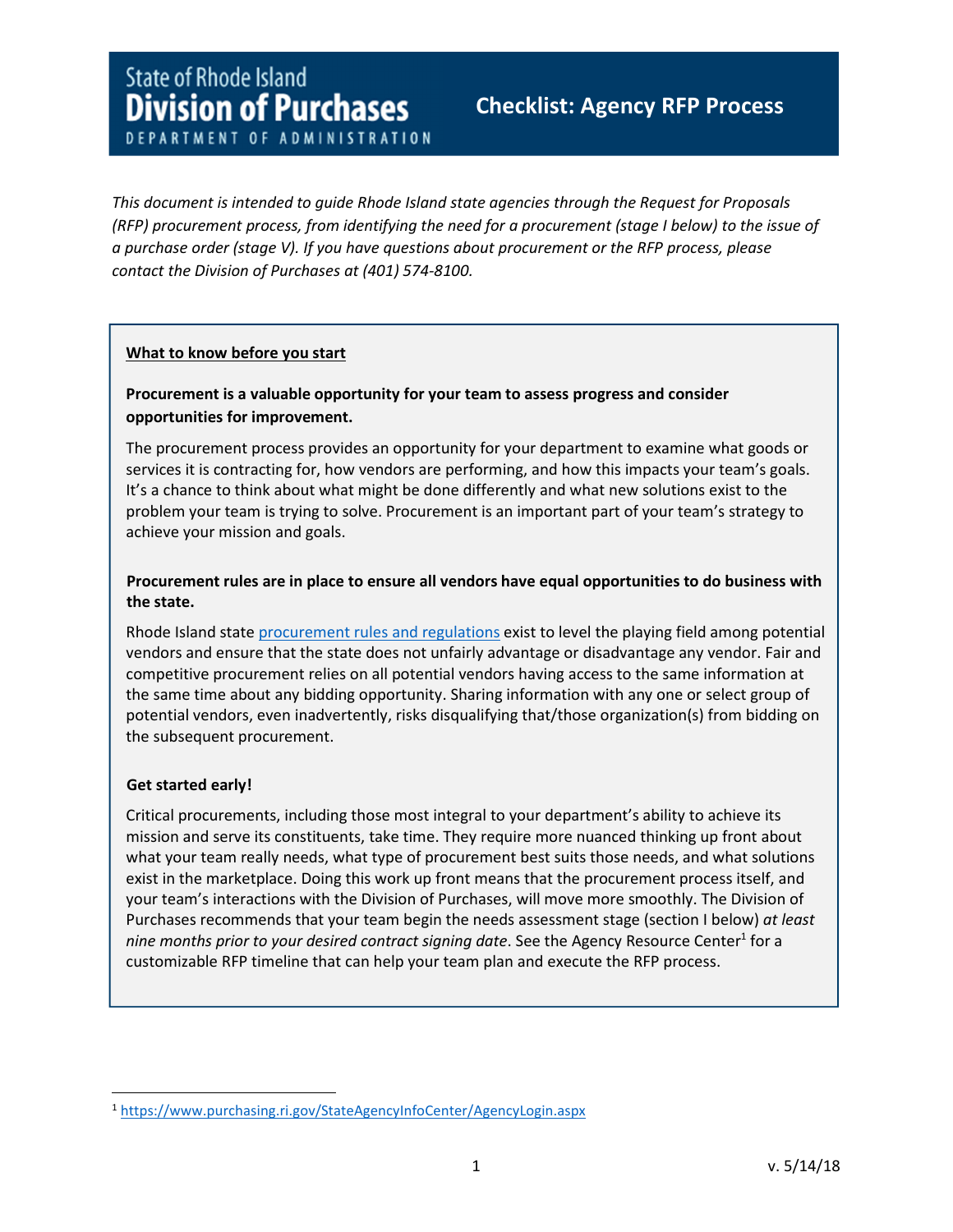# I. Needs Assessment Stage:

# $\Box$  1. Review procurement resources on the Agency Resource Center (ARC)<sup>2</sup>

The ARC is a centralized location for materials agencies and departments may find helpful during the procurement process, such as RFP templates, checklists, training materials, and supporting documents.

# $\Box$  2. Identify someone in your agency to lead the development of the RFP

#### $\Box$  3. Assess your agency's needs and resolve policy questions related to this procurement

Any procurement should begin with building understanding and consensus around the problem that your team needs to solve. By articulating in writing what success looks like before you ask vendors to help get you there, you avoid disconnects about expectations both internally and with vendors. You are better able to make objective decisions that best serve your team's needs.

- $\circ$  For more guidance, access the Procurement Needs Assessment Worksheet on the ARC.
- o At a minimum, consider the following guiding questions:
	- -What is the challenge/innovation/change that this RFP will address?
	- **•** What would you like a solution to achieve? What will be the benefit from implementing this solution?
	- - How will you measure success – the degree to which the good or service procured solves the problem your team faces?
	- **•** What solutions have worked to address this problem, or similar problems, elsewhere?
- $\circ$  Understand your budget, anticipated questions, and constraints on spending.

# $\Box$  4. Decide what type of procurement is appropriate based on your needs assessment<sup>3</sup>

In general, use a request for quotes (RFQ) for goods and a request for proposals (RFP) for services. RFQs are evaluated primarily on cost; RFPs are evaluated based on both the quality of the technical aspects of the proposal and cost. Exemptions from competitive bidding, which should be rare, may occur when only one vendor provides the good or service (sole source), only one vendor is uniquely qualified to provide the good or service (single source), and when health and safety are immediately at stake (emergencies).

- $\circ$  If you are unsure what type of procurement to pursue, consult the guide on the ARC entitled "Selecting the Appropriate Procurement Type". Contact the Division of Purchases for further assistance (see step 5 below).
- $\circ$  See Section 9 of the Rhode Island Purchasing Rules and Regulations for more detail on exemptions from competition.

# $\Box$  5. Check in with the Division of Purchases

<sup>2</sup> https://www.purchasing.ri.gov/StateAgencyInfoCenter/AgencyLogin.aspx

<sup>&</sup>lt;sup>3</sup> After this step, this checklist assumes a Request for Proposals (RFP) is the appropriate type of procurement.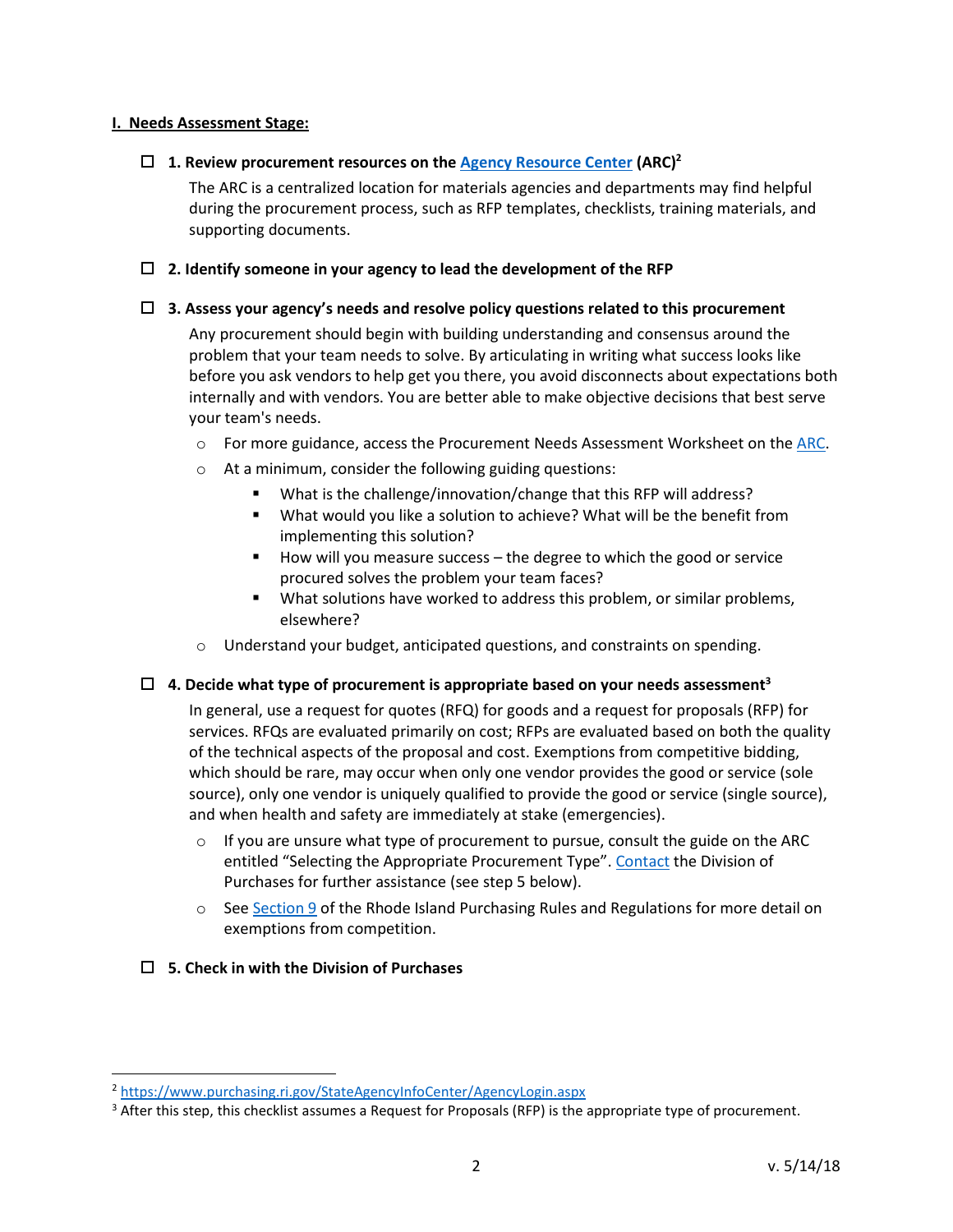Access the Purchases organization chart<sup>4</sup> on the ARC to identify the buyer or interdepartmental project manager that is appropriate for your procurement needs. Contact the IPM or buyer to:

- o Notify them of the upcoming acquisition
- o Make sure the type of procurement you've selected is appropriate
- $\circ$  Solicit feedback or suggestions on your process thus far, preview next steps, and discuss anticipated timeline

#### $\Box$  6. Obtain previous RFP or current contract (if applicable)

Note that any previous RFPs or contracts should rarely be reused; every procurement is a new opportunity to solicit a good or service that better meets your team's needs. However, old RFPs and contracts can provide important context and understanding for the procurement.

- $\circ$  Solicitations and associated addenda can be accessed online through the Purchases website
- $\circ$  Most contracts are attached to the Purchase Order and can be accessed in RIFANS<sup>5</sup>

#### $\Box$  7. Explore the vendor or provider community and the realm of potential solutions it offers

Public communications to ready the provider community are encouraged, and must be coordinated through the Division of Purchases. Such open mechanisms may also be valuable for learning from the vendor community about industry practices, potential solutions, and readiness to respond to potential bid opportunities. Testing your team's assumptions up front about what your team needs and the different ways industry can help will make for a more sound RFP.

Consult the guide "Strategies for Gathering Information to Inform RFP Development" on the ARC. Purchasing can assist you to engage with vendors in a public forum in a variety of ways.

o Issue an RFI (optional)

A Request for Information (RFI) solicits information from the vendor community in a fair and open way about the solutions that exist to the problem identified in your needs assessment. An RFI may illuminate solutions your team did not know existed, and is generally very useful for writing an informed and appropriate RFP. An RFI also signals your needs to the marketplace, giving vendors time to prepare a response to an eventual proposal and increasing competition on the procurement. RFIs must be posted for at least 28 days.

o Publically convene vendors (optional)

If your team would benefit from meeting the vendor community in person, you must work with the Division of Purchases to explore whether a Town Hall convening (inperson) or webinar/conference call (remote) would be appropriate.

#### II. Writing the RFP:

#### $\Box$  1. Access the RFP template from the ARC

<sup>4</sup> Document in development.

<sup>&</sup>lt;sup>5</sup> If your team is unable to find the current contract online or in RIFANS, contact the Division of Purchases.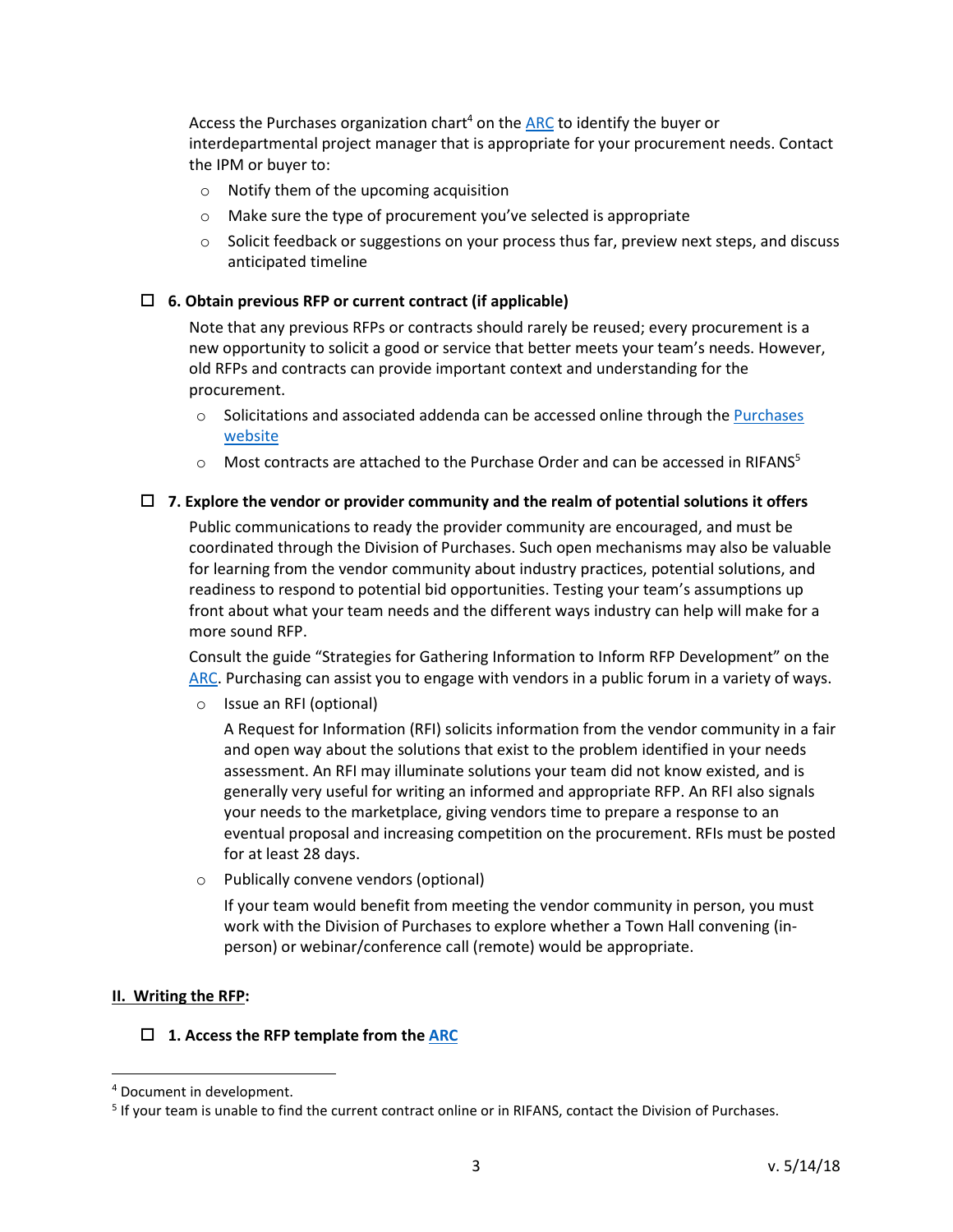# $\Box$  2. Draft the RFP

In the RFP template, you will primarily be providing information on the background, scope of work, and evaluation sections.

- o Drafting the RFP should mostly involve transposing the ideas your team generated from section I, the needs assessment stage.
- $\circ$  Keep the RFP short and use clear language to ease vendor understanding. RFPs that are easier to understand will receive more competition, especially from small businesses or vendors that have not previously contracted with the state.
- $\circ$  Resist the temptation to be too prescriptive in the RFP without first testing your assumptions about what the right solution to your problem entails. If the solution is unclear or there are many solutions, try a more open-ended RFP that clearly states the problem and the outcomes your team is trying to achieve, but leaves the particulars of the solution up to the vendor community.
- o Consider the following logistical questions, which will need to be addressed in the RFP:
	- -Is a pre-bid conference appropriate?
	- -Is a walk-through or site visit for vendors appropriate?
	- **EXP** Are special insurance provisions necessary, such as surety or performance bonds?
	- **E** Consider whether vendor demonstrations or interviews would be a useful component of evaluation. If so, include this in the evaluation criteria.
- $\circ$  Consider including a sample contract with terms and conditions as an appendix to the RFP. This will speed contract negotiations with the selected vendor.<sup>6</sup>

For additional guidance on what to include in your RFP, consult the worksheet "Critical Information to Include in an RFP" on the ARC.

#### $\Box$  3. Distribute the RFP draft internally for review and update based on feedback

Consider having someone else from your department or agency who is unaffiliated with this program read the RFP and confirm that it's understandable. Ensuring the RFP is clear and simple will help attract new vendors and increase competition.

Running an "assumption-buster exercise" is one efficient way to convene internal stakeholders and solicit their feedback on a procurement strategy. See the "Assumption-Buster Facilitation Guide" on the ARC for instruction on how to run a 90-minute session.

#### $\Box$  4. Build a list of vendors for outreach

- $\circ$  Compile a list of e-mail addresses for vendors you'd like Purchases to notify once the RFP is released.
- $\circ$  Provide this list to Purchases in an easy format to copy and paste into email.

#### $\Box$  5. Enter the requisition with attachments

 $\overline{\phantom{0}}$ 

Follow your agency's internal process for submitting a requisition in RIFANS.

<sup>&</sup>lt;sup>6</sup> The Division of Purchases is currently working with Legal Services to formulate a contract template for all agencies to use. Once complete, this will be available on the ARC.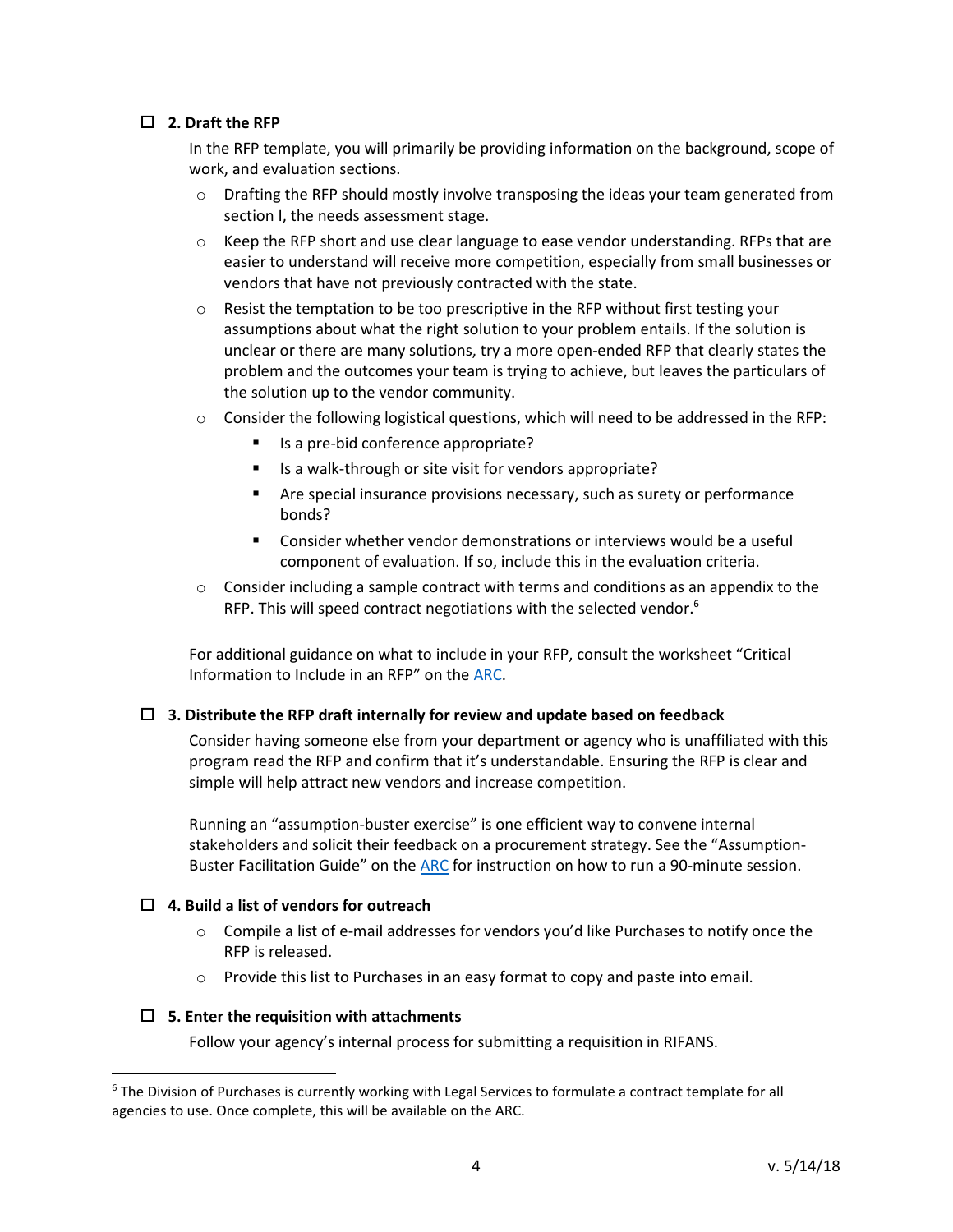- o Attach the following documents to the requisition:
	- The RFP
	- **-** A Critical Expense Request Form (CERF), if required
	- -The list of vendor email addresses for outreach
	- -A draft contract to be released with the RFP

# III. RFP Posted:

# $\Box$  1. RFP posting date

- $\circ$  Purchases will contact you after the RFP is posted. You can access the posted solicitation on the Division of Purchases website.
- $\circ$  Note you may not talk to any vendors about this solicitation opportunity outside of the public means identified above in section I, step 7. If you need to communicate with vendors about this solicitation, contact Purchases for assistance.

# $\Box$  2. Appoint the technical evaluation committee and email to Purchases

Purchases recommends that the technical review committee consist of 3 to 7 state employees selected for their subject matter expertise. Non-state employees chosen for their expertise may serve as advisory (non-scoring) members of the technical evaluation team, subject to the approval of the Division of Purchases. As a reminder, both scoring and advisory members of the committee must certify that there is no conflict of interest, nor the appearance of a conflict, between the interests of the individual and the interests of the state. If one arises at any point in the process, Purchases must immediately be notified.

- o Assign one member to chair the technical review committee.
- o Obtain completed conflict of interest (COI) forms for each member. COI forms are available on the ARC.
- o Email the list of technical review committee members, their roles (scoring members or advisory members, chair), and Conflict of Interest forms (available on the ARC) for each member to your assigned buyer or IPM at the Division of Purchases.

# $\Box$  3. Schedule evaluation committee meetings

Build out a schedule of meetings with the evaluation committee members to evaluate proposals.

# $\Box$  4. Draft a proposal scoring sheet

Draft a scoring sheet that the technical evaluation committee will use to score proposals once they are received. The scoring sheet should follow from the scope of work and evaluation criteria as laid out in the RFP.

# $\Box$  5. Hold pre-bid vendor engagements (if included in your RFP):

- o Pre-bid conference
- o Site visits or walk-throughs to provide additional information to vendors

#### $\Box$  6. Deadline for vendor questions

o Purchases receives questions and transmits them to your team.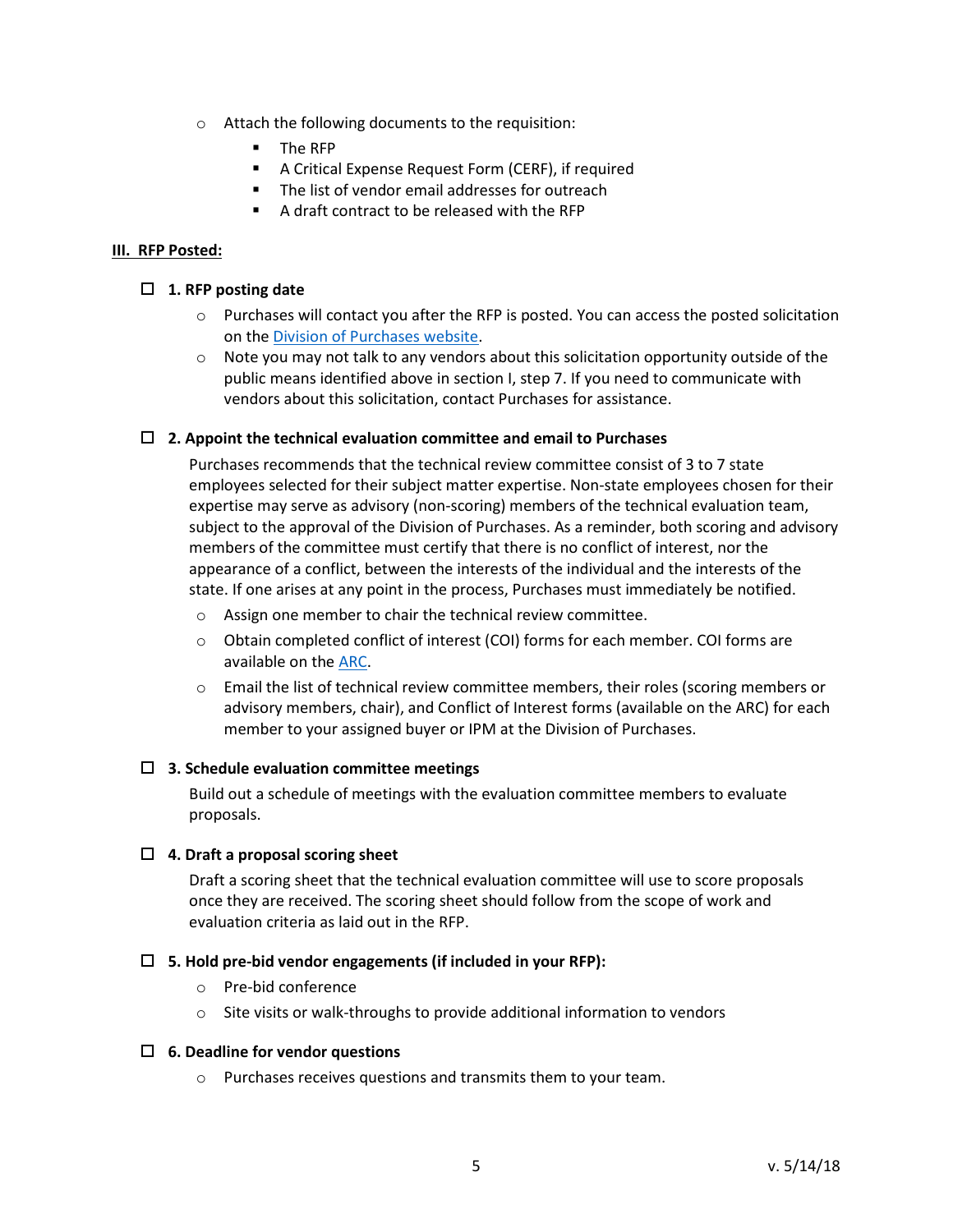# $\Box$  7. Compile responses to vendor questions and send to Purchases

# $\Box$  8. Proposal deadline

 $\circ$  Purchases receives the proposals and performs a preliminary review to make sure all requirements are met; Purchases then releases the technical proposals to the agency.

#### IV. Evaluation Stage:

#### $\Box$  1. Receive technical proposals from Purchases

- $\circ$  Purchases will email agency staff when technical proposals are ready to be picked up.
- $\circ$  As a reminder, cost proposals can only be viewed by the evaluation committee after scoring is complete for the technical portion of the proposal and the technical evaluation memo has been submitted and approved.

#### $\Box$  2. Evaluate technical proposals

- $\circ$  Use the scoring sheet developed in section III, step 4. Point distribution and criteria categories must be based on the technical evaluation criteria in the RFP.
- $\circ$  Your team can submit questions for vendors that arise during the evaluation through the Division of Purchases only. Your agency is not allowed to contact vendors directly about this solicitation outside of public forums.

#### $\Box$  3. Write and submit technical evaluation memo

Once the final scoring of the technical proposal is complete, the technical review team will score and document the technical review process via a signed technical review memo. This memo documents the scoring of all vendors against the technical criteria stated in the RFP and recommends the advancement of vendors that have met or exceeded the minimum technical threshold to advance to the cost phase. This memo must be signed by the chair of the technical review team and emailed to Purchases. Once received, Purchases will review and release the cost proposals or follow up to request additional information as needed.

#### $\Box$  4. Receive cost proposals and Small Business Enterprise (ISBE) proposals from Purchases

Purchases will send an email to the contact person advising that the eligible vendors' cost proposals and ISBE proposals are ready for pick-up at DOA.

#### $\square$  5. Consider cost proposals

- o Score the cost proposals according to the protocol provided in the RFP.
- o Score the ISBE proposals according to ISBE guidelines.

#### $\Box$  6. Write and submit final evaluation memo

The chair of the review team will write a final memo using the former technical evaluation memo and adding the results of cost evaluation review. The memo makes a final recommendation for award and includes a write-up of the RFP review process, including aggregate scores for each vendor's technical and cost portions, as well as the strengths and weaknesses of each proposal.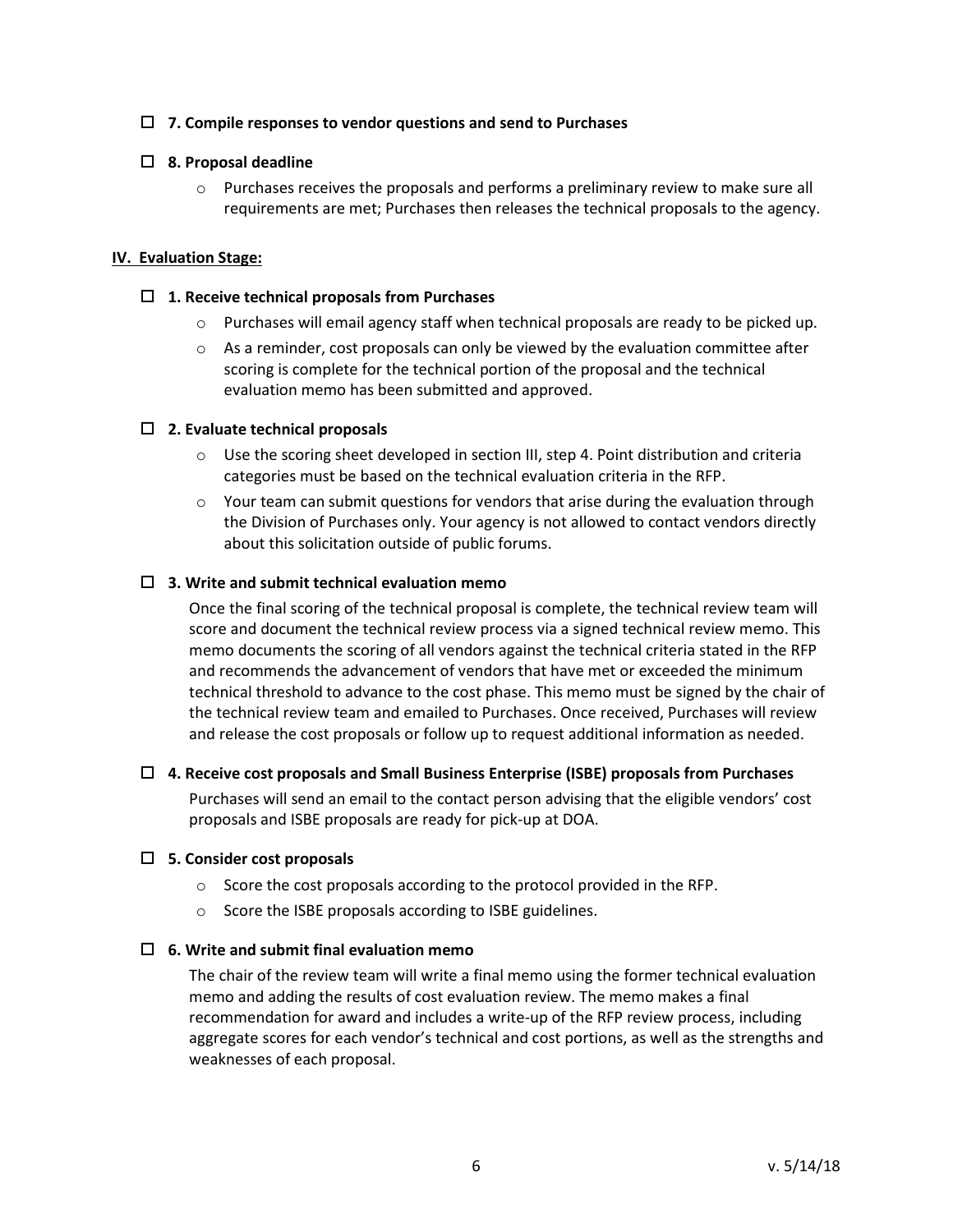# V. Award & Contracting Stage:

# $\Box$  1. Tentative selection letter issued by the Division of Purchases

Once the final evaluation memo is approved and received by Purchases, Purchases issues a tentative selection letter to the vendor stating that they have been selected for tentative award, copying all interested parties (the Department, EEO, and MBE) and directing the vendor to submit required information to Purchases and applicable DOA divisions. Note that the non-winning vendors who submitted proposals are not notified at this point; this preserves the state's ability to consider an alternative vendor if the state cannot come to an agreement with the tentatively selected vendor.

- $\circ$  At this point, your team should contact the vendor to assist with the submission of the required information, such as EEO requirements, MBE requirements, and insurance requirements. The required information is detailed in the tentative award letter.
- $\circ$  The purchase order cannot be issued until the required forms are submitted.

#### $\Box$  2. Contact the vendor to begin contract negotiations

The tentative award letter allows your team to engage with the selected vendor in order to review the details of the scope of work and begin to negotiate the terms of your contract. The scope of work must be consistent with what was described in the RFP.

 $\circ$  If an agreement on the contract (or other requirement) cannot be reached, your team must notify the Division of Purchases. If the issue cannot be resolved, the second highest scoring vendor will be tentatively selected for award.

# $\Box$  3. Complete and sign the contract

- $\circ$  Follow the internal process at your agency to complete and approve the contract, which may require involvement from your agency's legal, communications, or finance teams.
- $\circ$  Vendor: Once the contract is approved by your agency director, three copies are forwarded to the vendor for signature. They are instructed to keep a signed copy and send the three originals back to the Department.
- $\circ$  Department: Once the vendor signs and returns the contract, the director signs all three copies, makes a copy, and sends all three originals to the Division of Purchases.

#### $\Box$  4. Obtain a purchase order from Purchases

Upon receipt of the contract and all other required documents described in the tentative selection letter, the Division of Purchases will create a Purchase Order. No work can be completed by the vendor before a purchase order is issued. According to Rhode Island state law (RI gen laws 37-2-54 (c)), the purchase order binds the state, rather than the contract.

#### $\Box$  5. Assign a contract manager and affirm strategy for managing contract performance

Contract managers should actively manage contracts by meeting regularly with service providers to agree on appropriate performance metrics, review performance data, troubleshoot, and course correct in real-time. Working with the vendor to actively manage the contract as a partnership can improve your relationship with the vendor and allows your team to keep a pulse on progress made toward solving the problem you identified at the beginning of the RFP process. Active contract management is critical to ensuring your team's